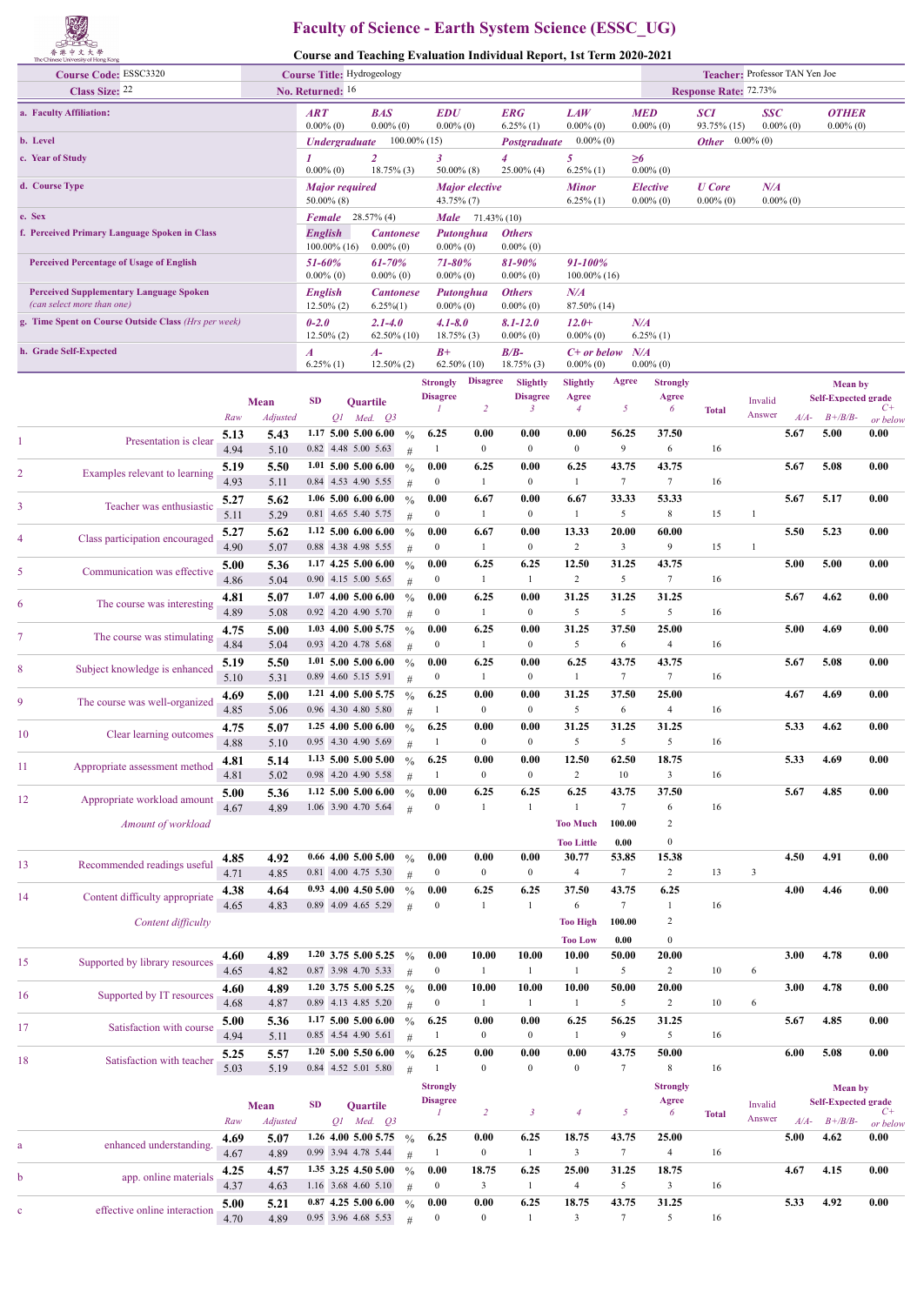## **Faculty of Science - Earth System Science (ESSC\_UG)**

**Course and Teaching Evaluation Individual Report, 1st Term 2020-2021**

| ___<br>ESSC3320<br><i>C</i> ourse Code: | <b>Course Title:</b> | <b>CONTRACTOR</b><br>l'eache |  |
|-----------------------------------------|----------------------|------------------------------|--|
| <b>Class Size:</b>                      | NΛ                   | <b>Nate:</b>                 |  |
|                                         |                      |                              |  |

**Notes** 1. 'Invalid answers' include (a) non-response and (b) selection more than one category. All other data are considered valid answers.

2. For each numbered question, top row (not shaded) reports **Course Statistics**, bottom row (shaded) reports **Departmental/Programme/School/College Statistics**.

3. Definitions: (a) **Raw Mean:** mean based on all valid answers (b) **Adjusted Mean**: Mean with bottom 10% valid answers removed; (c) **SD**: Standard Deviation;

(d) **Q1**: 25th percentile; **Med.**: Median; **Q3**: 75th percentile; (e) #: number of respondents selecting the respective category; (f) **%**: percentage of # divided by number of valid answers;

(g) **Total**: total number of valid answers; (h) **Mean by Expected Grade**: Raw mean based on responses of students expecting the corresponding grade.

All statistics, except adjusted means, are compiled based on valid answers.